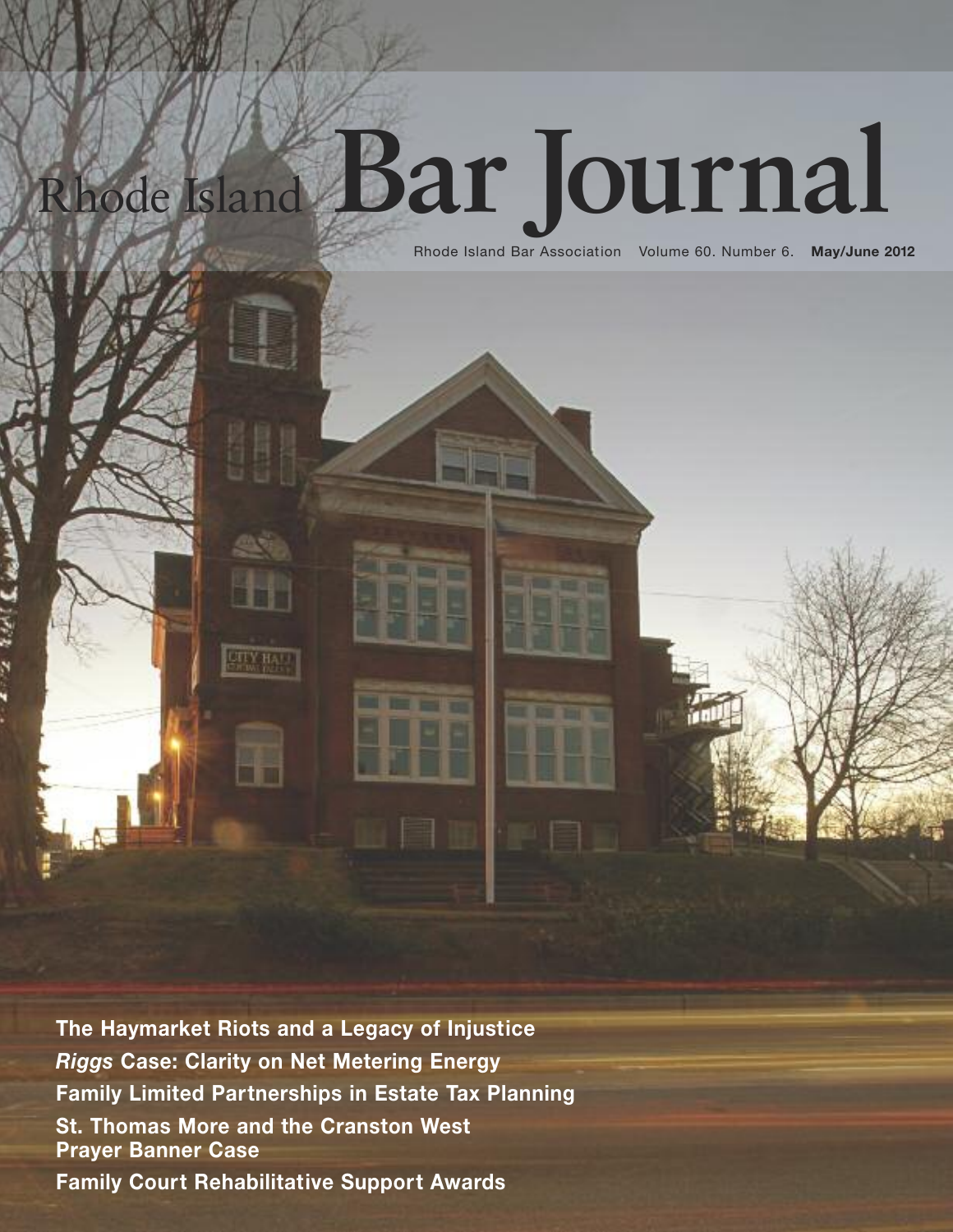



## Articles

- 5 Haymarket Riots and a Legacy of Injustice: A Commentary *Jerry Elmer, Esq.*
- 11 Lunch with Legends: Trailblazers, Trendsetters and Treasures of the Rhode Island Bar *Matthew R. Plain, Esq. and Elizabeth R. Merritt, Esq.*
- 15 *Riggs* Case: Clarity on Net Metering Energy *Seth H. Handy, Esq.*
- 21 Using Family Limited Partnerships In Estate Tax Planning *Eric Atstupenas, Esq.*
- 27 Commentary: St. Thomas More and the Cranston West Prayer Banner Case *John T. Mulcahy, Esq.*
- 31 Family Court Rehabilitative Support Awards: When and How Much? *John R. Grasso, Esq. and Amy Broderick, Esq.*
- 33 Bourbon Street Blues American Bar Association Delegate Report: ABA Mid-Year Meeting *Robert D. Oster, Esq.*
- 35 BOOK REVIEW BUCKLEY: William F. Buckley and the Rise of American Conservatism by Carl T. Bogus *Anthony F. Cottone, Esq.*

# Features

- 3 Recognizing the Value of Family and the Bar
- 4 Rhode Island Probate Court Listing on Bar's Website
- 7 Live! From the Bar! It's CLE Seminar Simulcasting!
- 9 Where can you hear a psychotherapist, a chaplain and a stand-up comedian provide you with great advice about managing stress in your practice and life?
- 10 Twittering from the Rhode Island **Courts**
- 17 All Bar Members Invited Environmental & Energy Law Committee Meeting on Beautiful Block Island: Tours and Two CLEs, Friday, May 18, 2012
- 17 Publish and Prosper in the *Rhode Island Bar Journal*
- 19 Continuing Legal Education
- 26 New, Unique, Members Only Online Attorney Resources (OAR)
- 34 SOLACE **–** Helping Bar Members in Times of Need
- 40 Lawyers on the Move
- 46 In Memoriam
- 47 Advertiser Index



#### RHODE ISLAND BAR ASSOCIATION LAWYER'S PLEDGE

*As a member of the Rhode Island Bar Association, I pledge to conduct myself in a manner that will reflect honor upon the legal profession. I will treat all participants in the legal process with civility. In every aspect of my practice, I will be honest, courteous and fair.*

**Editor In Chief**, David N. Bazar

**Editor**, Frederick D. Massie

**Assistant Editor**, Kathleen M. Bridge

## **Editorial Board**

Victoria M. Almeida, Esq. Ellen R. Balasco, Esq. Susan Benfeito, Esq. Moshe S. Berman, Esq. Roland E. Chase, Esq. Jerry Cohen, Esq. Debra Conry, Esq. Eric D. Correira, Esq. Diane B. Daigle, Esq. William J. Delaney, Esq. Anastasia Dubrovsky, Esq. Matthew Louis Fabisch, Esq. Krista J. Schmitz, Esq. Kevin J. Gallagher, Esq. Maureen D. Gemma, Esq. Jay S. Goodman, Esq.

Bryan W. Hudson, Esq. Hon. Patricia A. Hurst Marcia McGair Ippolito, Esq. Tobias Lederberg, Esq. Courtney L. Manchester, Esq. Ernest G. Mayo, Esq. Elizabeth R. Merritt, Esq. Kerri M. Morey, Esq. Matthew R. Plain, Esq. Kevin N. Rolando, Esq. Miriam Ross, Esq. Elliot Taubman, Esq. Timothy C. Twardowski, Esq. Harris K. Weiner, Esq.

**Executive Director**, Helen Desmond McDonald **Association Officers** William J. Delaney, *President* Michael R. McElroy, *President-Elect* J. Robert Weisberger, Jr.*, Treasurer* Bruce W. McIntyre, *Secretary*

Direct advertising inquiries to the Editor, Frederick D. Massie, Rhode Island Bar Journal, 115 Cedar Street, Providence, RI 02903, (401) 421-5740.

**USPS (464-680) ISSN 1079-9230** Rhode Island Bar Journal is published bimonthly by the Rhode Island Bar Association, 115 Cedar Street, Providence, RI 02903. PERIODICALS POSTAGE PAID AT PROVIDENCE, RI

Subscription: \$30 per year

**Postmaster** Send Address Correction to Rhode Island Bar Journal, 115 Cedar Street, Providence, RI 02903

## www.ribar.com

Front Cover Photograph Central Falls City Hall, by Brian McDonald

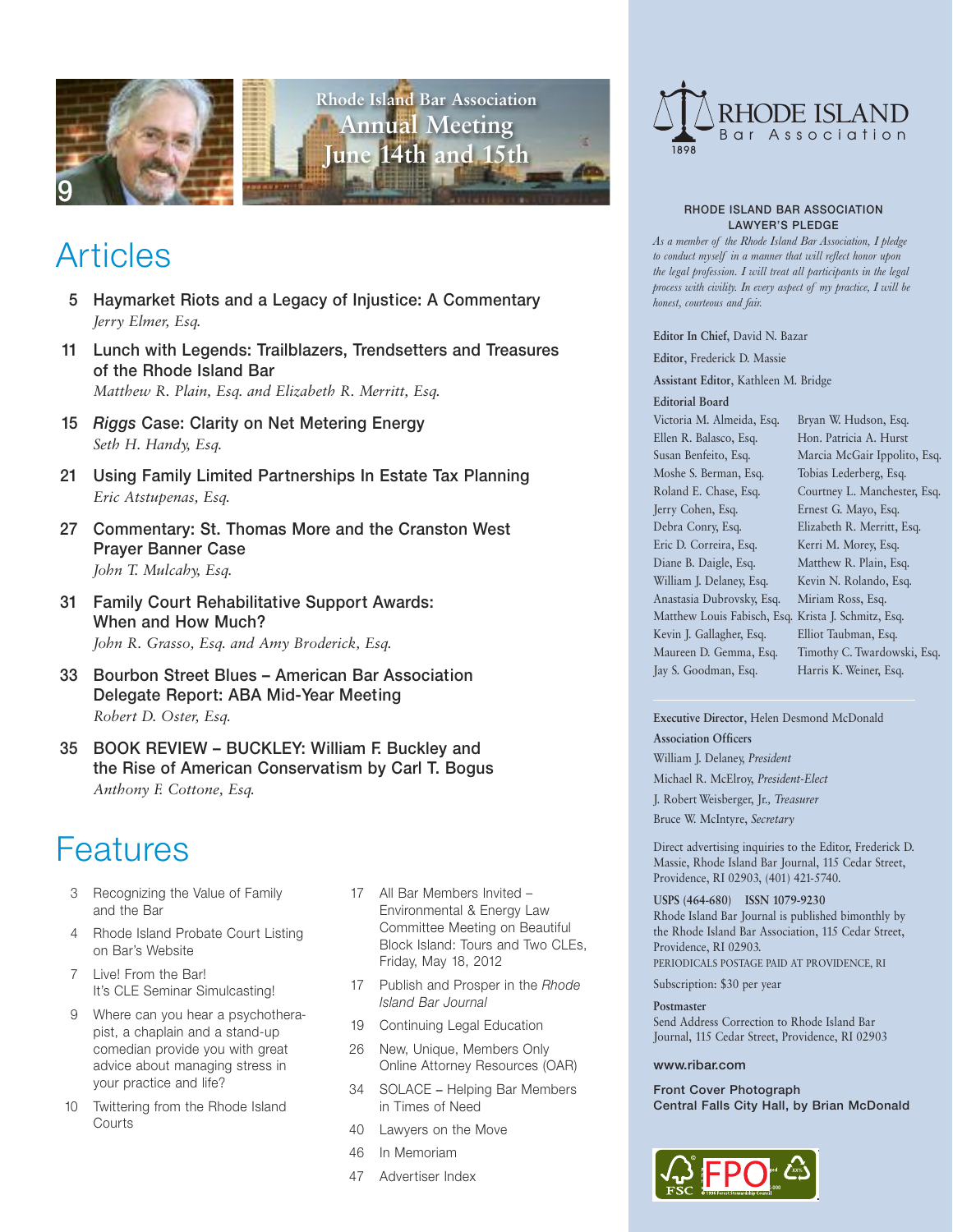## Family Court Rehabilitative Support Awards: When and How Much?



**John R. Grasso, Esq.** Law Office of John R. Grasso, Inc.



**Amy Broderick, Esq.** Practices law in California

*Where the factors weigh in favor of support, the Rhode Island Supreme Court has not been shy to grant alimony payments…*

Amber graduated from college and married Richard in her early twenties\*. Shortly thereafter, she chose to leave her roots in Kansas, moving to Maryland so Richard could begin his career. Less than one year later, Amber chose to uproot herself again and moved to Arizona so Richard could pursue an even better employment opportunity. After settling down in Arizona and starting their family, Amber chose to move to Los Angeles so Richard could again better his career. Five years later, Amber chose to move to Rhode Island so Richard could make his ultimate career advancement. Amber made these choices because, she believed, each move supported the best interest of her family.

Along the way, Amber chose to begin a family with Richard. Each time Amber chose to move, she packed up her young family. New homes in Kansas, Maryland, Arizona, California and Rhode Island, new schools, new friends, and new challenges were a part of Amber's life after her marriage. Despite the heavy costs of uprooting herself and the children, each time Richard found a better career opportunity, Amber did what needed to be done so Richard could have a better job and earn more money. Even after Richard filed for divorce, which he later revoked when Amber agreed to move, Amber chose to follow him, ultimately ending up in Newport, Rhode Island.

Amber graduated from the University of Kansas with a Bachelor's degree in marketing. Amber began her marketing career when the couple moved to Phoenix, Arizona where Amber secured work as a sales representative for a large marketing firm. During the years that followed in Phoenix, Amber developed a reputation as a skilled sales representative. She cultivated and maintained a steady client base that supported her full-time work. After the birth of the couple's first child, Amber continued to work part-time, allowing her additional time for her new family.

In 2002, Richard asked Amber to move the family to Los Angeles. Unlike the first two moves, this move proved exceptionally challenging to Amber's career. Not only did Amber have to leave her established client base behind, she had to start over in an entirely new environment, by this time, with two young children to care for. Nevertheless, Amber was able to find part-time employment for a small company, working only a few days a week, allowing her greater time to care for her family. However, during the five years the family resided in Los Angeles, Amber was never able to re-build a client base or establish herself as a full-time marketing representative. Instead, Richard worked full-time while Amber took care of the family and worked as often as her schedule permitted.

Five years after their move to Los Angeles, Richard was offered employment in Newport, Rhode Island. When confronted with the choice, Amber expressed her concerns about having to establish herself again in another entirely new place and about her ability to earn a reasonable income. With Richard's assurances that his new salary would be more than enough to provide for the family, Amber made the same choice she had made three previous times and the same choice she made every other time Richard had the opportunity to better his career.

In 2009, the couple arrived in Rhode Island. Richard began his new job, earning approximately \$180,000 per year, while Amber worked to establish a new home. A few years later, Richard filed for divorce. Having to raise her young children in Rhode Island without the benefit of any family support, with Richard unavailable at least one weekend per month due to traveling for his new job, confronted with a depressed economy, and having to deal with an aggressive divorce, Amber has been unable to reestablish herself professionally. Amber was left with few other choices than to seek rehabilitative alimony which the Rhode Island Family Court does not grant without a clear showing of need.

The Family Court must consider certain factors when called upon to decide whether and how much rehabilitative alimony to award a spouse seeking assistance from the other spouse. These factors are set out in Rhode Island General Laws § 15-5-16. **<sup>1</sup>** These factors include: 1) the length of the marriage; 2) the